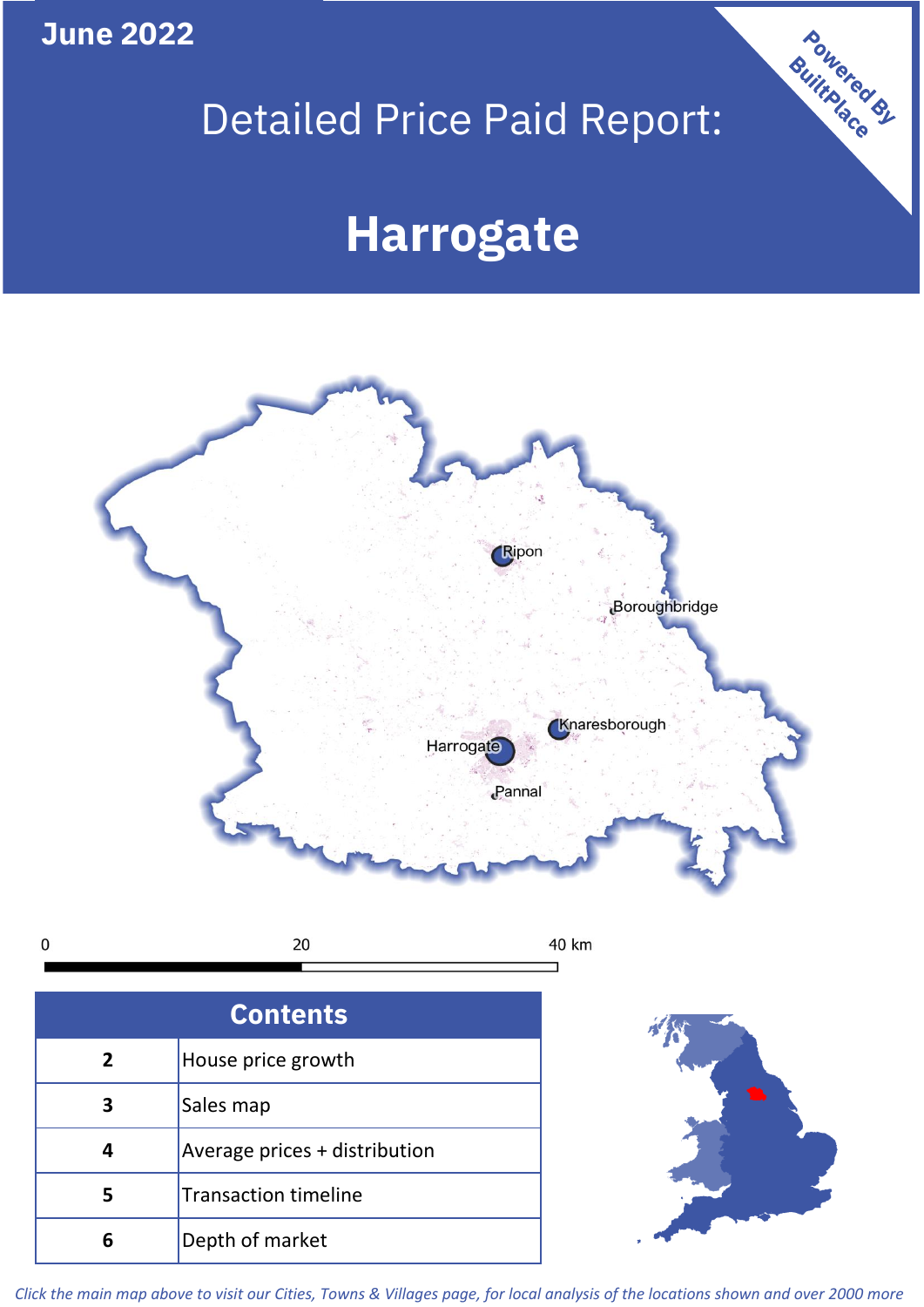### **Headline Data**

|                     | <b>Current level</b> | 3 month  | <b>Annual</b> | 5 year | 10 year |
|---------------------|----------------------|----------|---------------|--------|---------|
| <b>House prices</b> | £338,308             | 5.1%     | 9.3%          | 20.3%  | 49.4%   |
| <b>Transactions</b> | 3,237                | $-12.0%$ | 23.6%         | 10.0%  | 44.6%   |

## **House Price Growth (April 2022 data)**

#### *Annual Change in House Prices*



House prices in Harrogate grew by 9.3% in the 12 months to April 2022 (based on 3-month smoothed data). By comparison national house prices grew by 10.7% and prices in Yorkshire and The Humber grew by 10.0% over the same period.

Harrogate house prices are now 35.5% above their previous peak in 2007, compared to +33.2% for Yorkshire and The Humber and +52.9% across England.



#### *Year-To-Date Change in House Prices, December to April*

Local prices have grown by 6.6% in 2022 so far, compared to growth of 4.0% over the same period last year.

#### *Source: OS OpenData; UK House Price Index (Contains HM Land Registry data © Crown copyright)*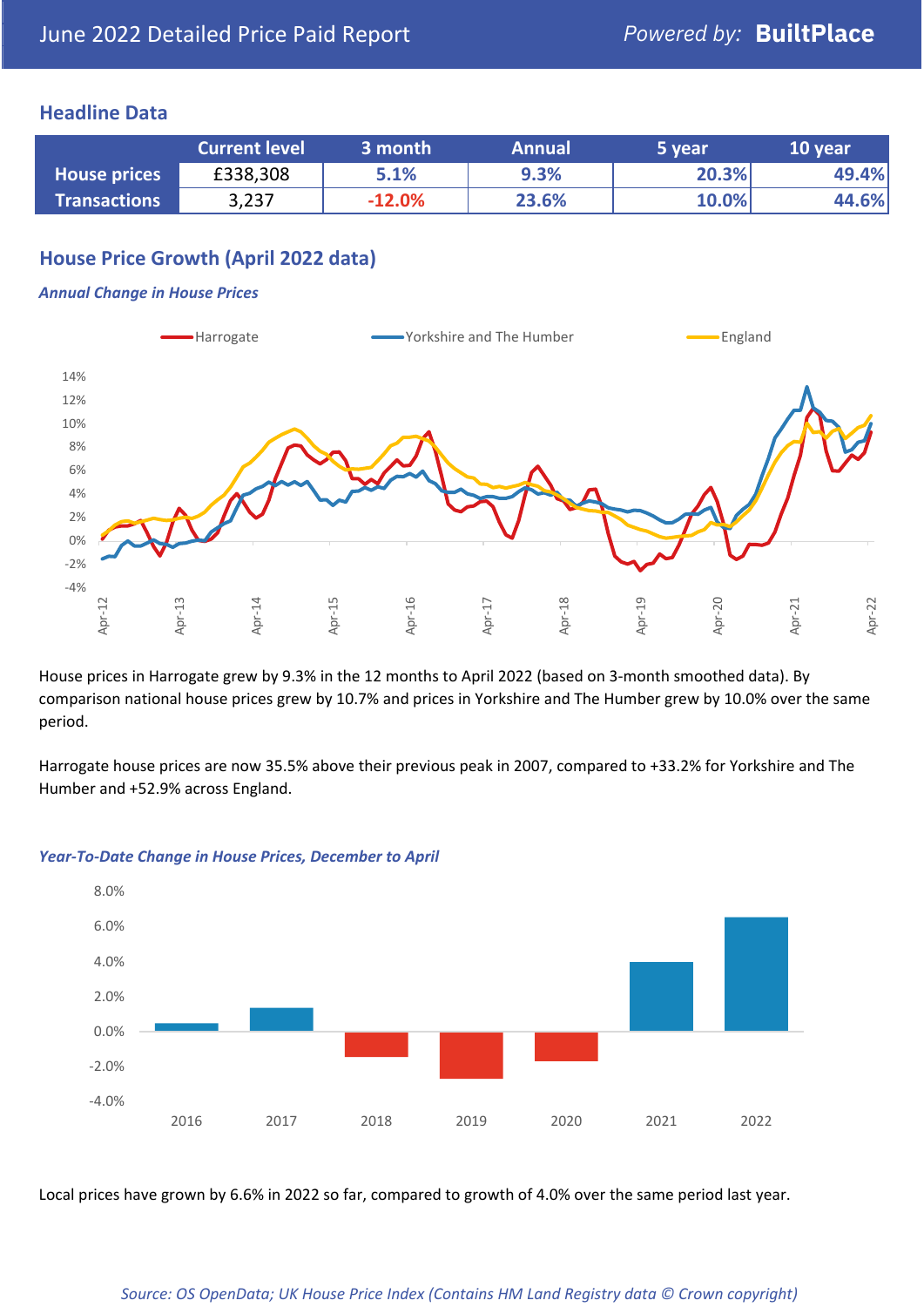## **House Price Map**

*12 months to April 2022*



*Each point is one postcode, coloured by the average value relative to all sales in this local authority (price bands are LA-specific quintiles).*

## **Map Key**

| Min      | <b>Max</b> |                            |
|----------|------------|----------------------------|
| Up to    | £200,000   | 1st quintile / lowest 20%  |
| £200,000 | £260,000   | 2nd quintile               |
| £260,000 | £336,000   | 3rd quintile               |
| £336,000 | £484,000   | 4th quintile               |
| £484,000 | and over   | 5th quintile / highest 20% |
|          |            |                            |

|   | Max      |                           |
|---|----------|---------------------------|
|   | £200,000 | 1st quintile / lowest 20% |
| C | £260,000 | 2nd quintile              |
| C | £336,000 | 3rd quintile              |
| C | £484,000 | 4th quintile              |
| C | and over | 5th quintile / highest 20 |

*Source: OS OpenData; UK House Price Index (Contains HM Land Registry data © Crown copyright)*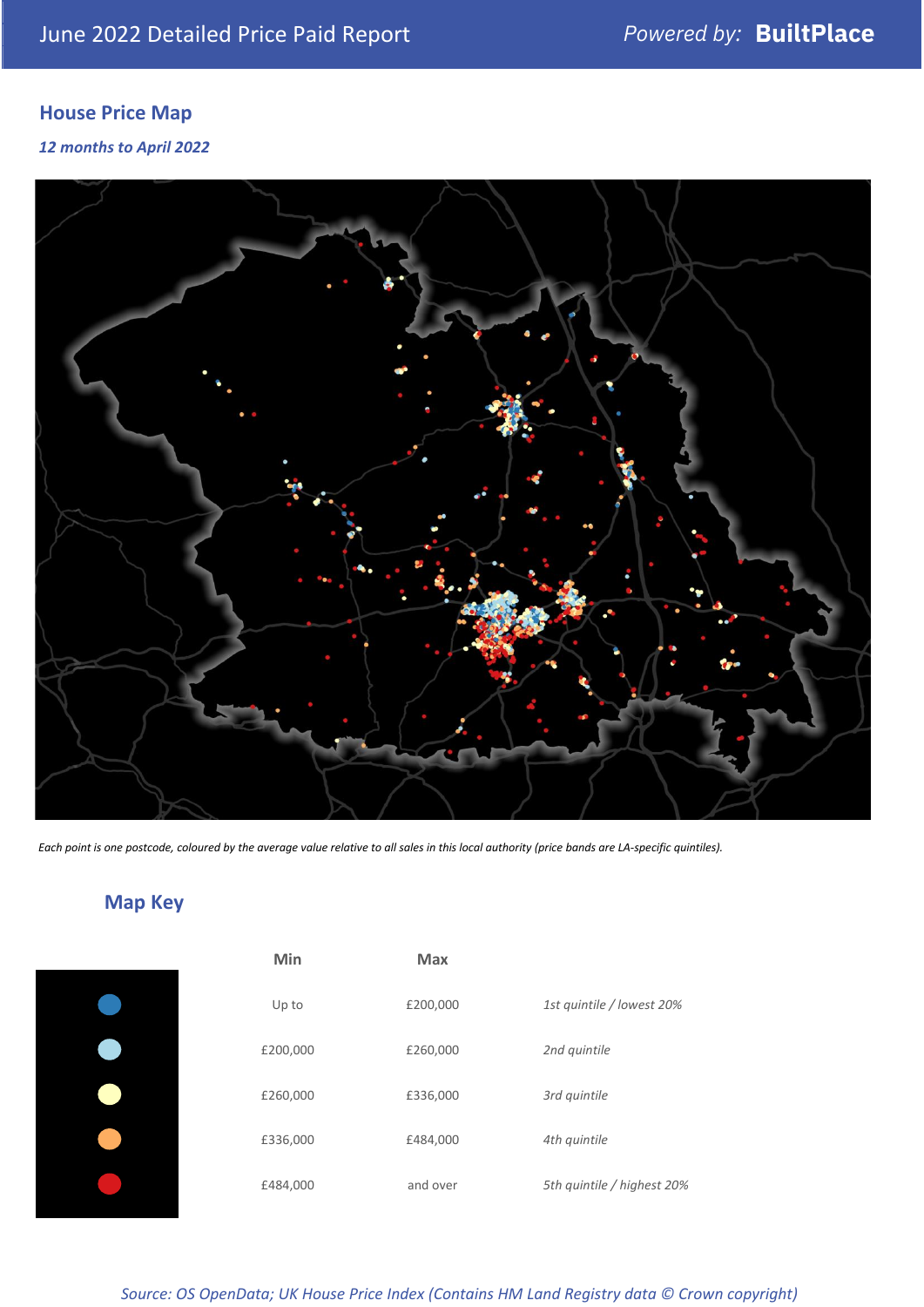## **Average House Price by Property Type**

### *12 months to April 2022*



|                 | <b>New</b> | <b>Second hand</b> |  |  |
|-----------------|------------|--------------------|--|--|
| <b>Flat</b>     | £461,208   | £231,765           |  |  |
| <b>Terraced</b> | £319,356   | £272,969           |  |  |
| Semi-detached   | £316,287   | £331,694           |  |  |
| <b>Detached</b> | £436,502   | £576,808           |  |  |

## **House Price Distribution by Year**

*All properties, by price band and calendar year (2020 = year to date)*

|                    | 1997 | 2002 | 2007 | 2012 | 2017 | 2019 | 2020 |
|--------------------|------|------|------|------|------|------|------|
| <b>Under £100k</b> | 73%  | 33%  | 3%   | 4%   | 1%   | 1%   | 0%   |
| £100-200k          | 22%  | 43%  | 42%  | 44%  | 27%  | 18%  | 20%  |
| E200-300k          | 4%   | 15%  | 28%  | 25%  | 31%  | 31%  | 35%  |
| £300-400k          | 1%   | 5%   | 12%  | 13%  | 15%  | 19%  | 15%  |
| £400-500k          | 0%   | 2%   | 8%   | 7%   | 9%   | 11%  | 8%   |
| <b>£500k-1m</b>    | 0%   | 1%   | 6%   | 7%   | 15%  | 17%  | 16%  |
| £1-2m              | 0%   | 0%   | 1%   | 1%   | 1%   | 2%   | 4%   |
| <b>Over £2m</b>    | 0%   | 0%   | 0%   | 0%   | 0%   | 0%   | 0%   |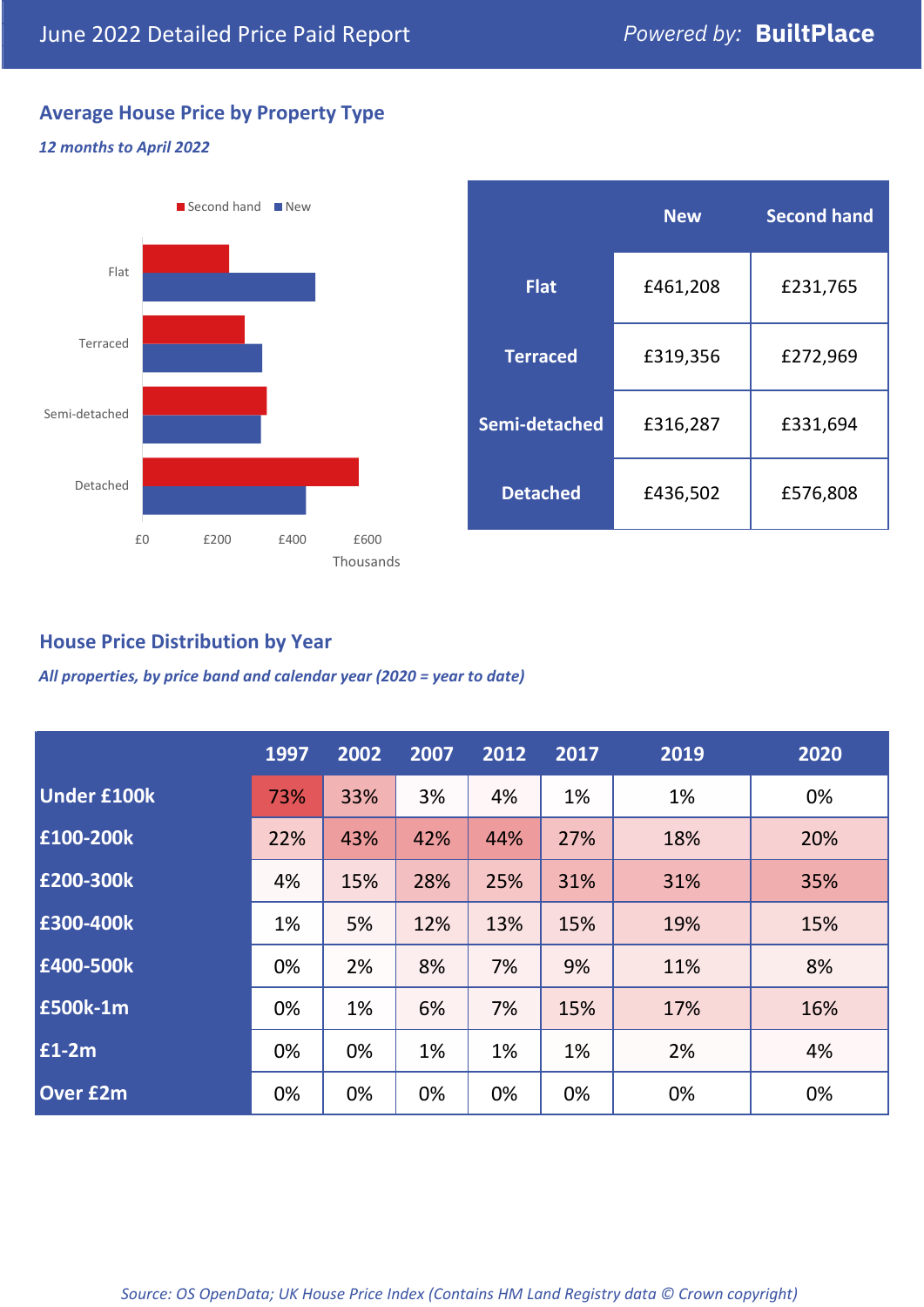## **Transactions (February 2022 data)**

*Annual Transactions, Indexed (2001-05 average = 100)*



There were 3,237 transactions in Harrogate during the 12 months to February 2022. This is 87% of the average from 2001-05 and suggests activity is below pre-downturn levels.

Transactions in Harrogate have grown by 2.1% since 2014, compared to changes of -0.1% for Yorkshire and The Humber and -7.7% for England.



#### *Cash and New Build Sales as % of Total, by Year*

*Note: The data on this page EXCLUDES transactions identified as transfers under a power of sale/repossessions, buy-to-lets (where they can be identified by a mortgage), and transfers to non-private individuals - i.e. it comprises only Land Registry 'A' data.*